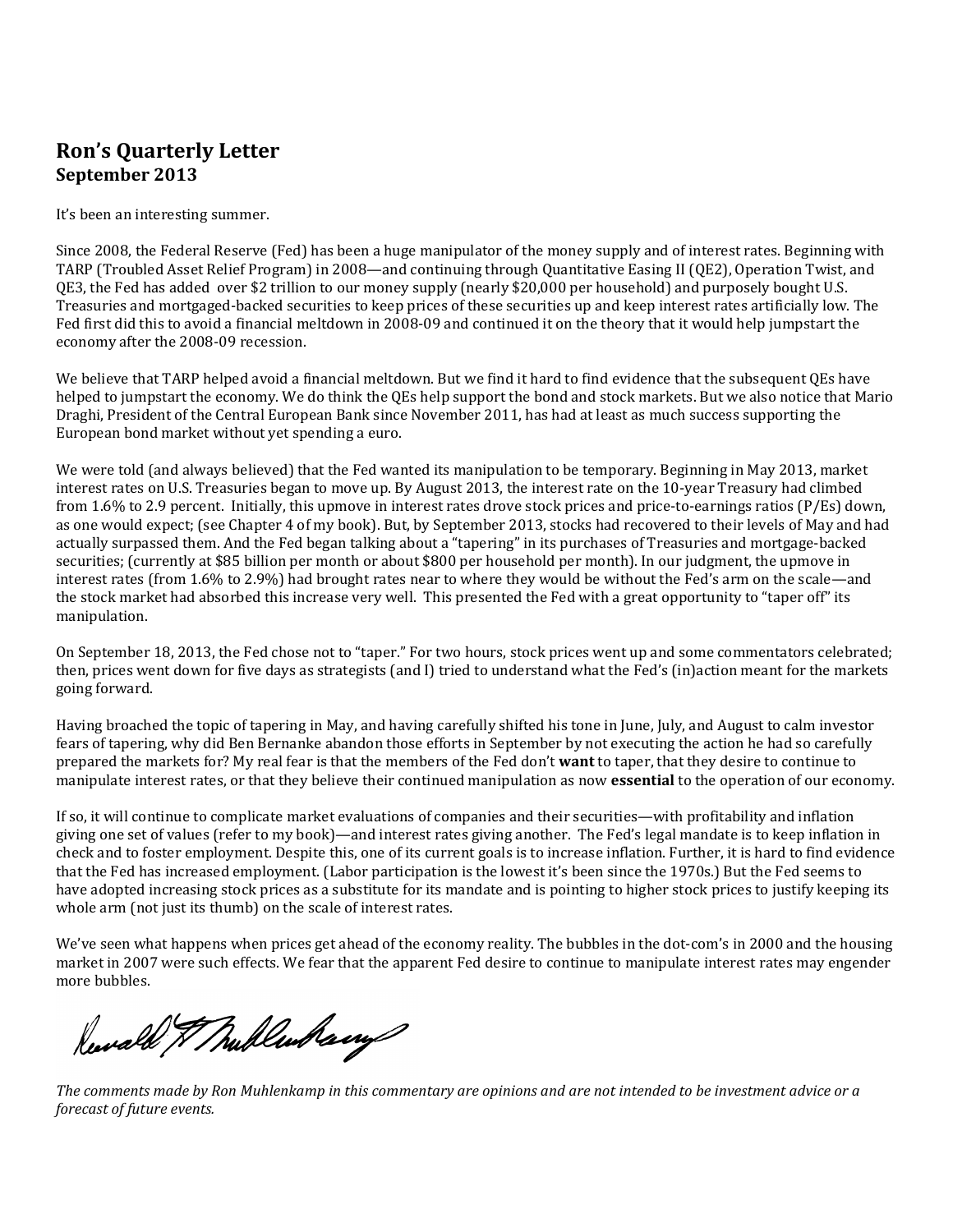# **Muhlenkamp & Company, Inc.**

#### *FOR THE PERIOD ENDED 9/30/13*

## **ALL-CAP VALUE COMPOSITE**

Muhlenkamp & Company's All-Cap Value Composite includes all fee-paying accounts over \$100,000, full discretion, under management for at least one full quarter, which are invested in the all-cap style. The composite excludes the Muhlenkamp Fund and any wrap fee account.

#### **OBJECTIVE**

Maximize total return, consistent with reasonable risk.

#### **STRATEGY**

Invest in the common stock of highly profitable companies that sell at discounted prices; the disparity between profitability and price creates value. We begin with Return on Equity (ROE) and Price-to-Earnings (P/E) ratios to identify companies for further research.

#### **PORTFOLIO MANAGER**

Ronald H. Muhlenkamp, CFA, has been active in professional investment management since 1968. He is a graduate of both M.I.T. and the Harvard Business School.

#### **VESTED INTEREST**

The majority of Mr. Muhlenkamp's long-term investment assets are managed by Muhlenkamp & Company, by being invested in the Muhlenkamp Fund and as one of the Separately Managed Accounts of the Advisory firm.

## **ALL-CAP VALUE COMPOSITE TOP TEN HOLDINGS**

| Company                         | Industry                         | $%$ of Net<br><b>Assets</b> |
|---------------------------------|----------------------------------|-----------------------------|
| Alliance Data Systems           | <b>IT Services</b>               | 6.0                         |
| Celgene Corporation             | Biotechnology                    | 4.4                         |
| Hanes Brands Incorporated       | Textiles, Apparel & Luxury Goods | 4.1                         |
| Spirit Airlines Incorporated    | Airlines                         | 3.4                         |
| Discover Financial Services     | Consumer Finance                 | 3.4                         |
| General Motors Company          | Automobiles                      | 3.4                         |
| Delta Air Lines, Incorporated   | <b>Airlines</b>                  | 3.3                         |
| American International Group    | Insurance                        | 3.3                         |
| J.P. Morgan Chase & Company     | Diversified Financial Services   | 3.3                         |
| <b>State Street Corporation</b> | Capital Markets                  | 3.2                         |

*Holdings are subject to change and are not recommendations to buy or sell any security.*

**Composite Characteristics and Top Ten Holdings are presented as supplemental information to the fully compliant presentation on the next page.**

## **ALL-CAP VALUE COMPOSITE PERFORMANCE (NET OF FEES) AS OF SEPTEMBER 30, 2013**

|              |        |           | Annualized |         |         |
|--------------|--------|-----------|------------|---------|---------|
|              | One    | Past 3    | Past 5     | Past 10 | Past 15 |
| Year-To-Date | Year   | Years     | Years      | Years   | Years   |
| 24.16%       | 25.33% | $12.22\%$ | 6.47%      | 4.72%   | 4.73%   |

*Consolidated performance with dividends and other earnings reinvested. Performance figures reflect the deduction of broker commission expenses and the deduction of investment advisory fees. Such fees are described in Part II of the adviser's Form ADV. The advisory fees and any other expenses incurred in the management of the investment advisory account will reduce the client's return. It should not be assumed that recommendations made in the future will be profitable or will equal the performance of the above accounts. A list of all security recommendations made within the past twelve months is available upon request.*

#### **INVESTMENT ADVISER**

Muhlenkamp & Company, Inc. 5000 Stonewood Drive, Suite 300 Wexford, PA 15090-8395 (877)935-5520

**www.muhlenkamp.com**

### **ALL-CAP VALUE COMPOSITE FACTS**

| 18.38% *                |
|-------------------------|
| 15.55% $*$              |
| $18.50*$                |
| $33.04\%$ <sup>**</sup> |
|                         |

- **\*** *Weighted averages using Bloomberg data as of 9/30/13 Note: Average ROE and P/E have been adjusted to provide a more meaningful valuation.*
- **\*\*** *Trailing 12 Months*

**Return on Equity (ROE)** is a company's net income (earnings), divided by the owner's equity in the business (book value).

#### **Long-Term Earnings Growth is not a forecast of the Composite's future performance.**

**Price-to-Earnings Ratio (P/E)** is the current stock price, divided by the earnings per share.



**Muhlenkamp & Company, Inc.** Intelligent Investment Management